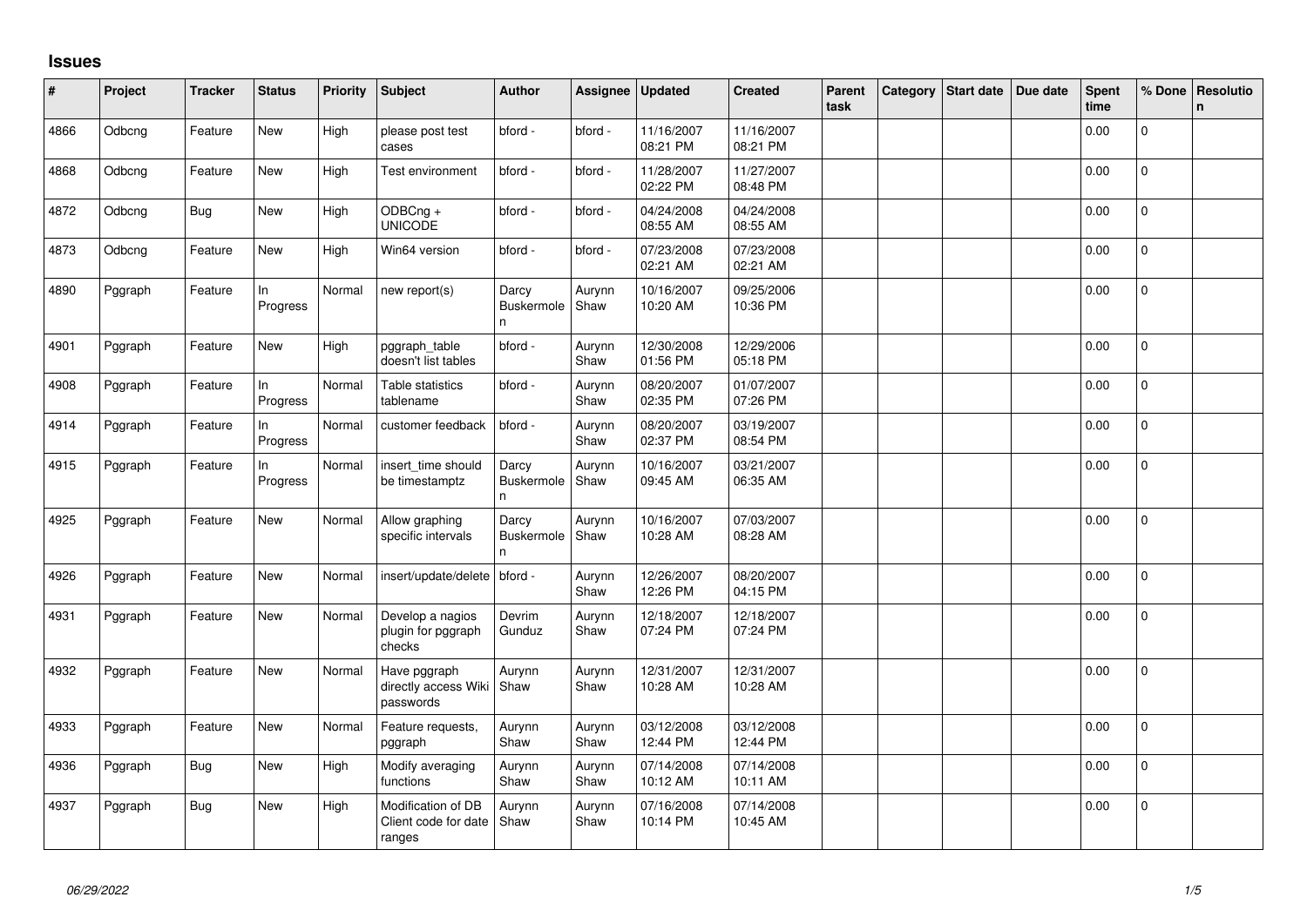| #    | Project | <b>Tracker</b> | <b>Status</b>   | <b>Priority</b> | <b>Subject</b>                                                 | <b>Author</b>     | Assignee          | <b>Updated</b>         | <b>Created</b>         | Parent<br>task | Category | <b>Start date</b> | Due date  | <b>Spent</b><br>time | % Done       | Resolutio<br>n |
|------|---------|----------------|-----------------|-----------------|----------------------------------------------------------------|-------------------|-------------------|------------------------|------------------------|----------------|----------|-------------------|-----------|----------------------|--------------|----------------|
| 4940 | Pggraph | <b>Bug</b>     | New             | High            | Remove prefixes                                                | Aurynn<br>Shaw    | Aurynn<br>Shaw    | 07/14/2008<br>11:05 AM | 07/14/2008<br>11:05 AM |                |          |                   |           | 0.00                 | $\mathbf{0}$ |                |
| 4943 | Pggraph | <b>Bug</b>     | <b>New</b>      | Low             | <b>Future Planning</b><br>and Ideas                            | Aurynn<br>Shaw    | Aurynn<br>Shaw    | 07/16/2008<br>10:14 PM | 07/14/2008<br>11:32 AM |                |          |                   |           | 0.00                 | $\mathbf{0}$ |                |
| 4945 | Pggraph | Bug            | New             | High            | Force all graphs to<br>abort if non-specific<br>data specified | Aurynn<br>Shaw    | Aurynn<br>Shaw    | 07/16/2008<br>10:14 PM | 07/15/2008<br>03:32 PM |                |          |                   |           | 0.00                 | $\mathbf{0}$ |                |
| 4947 | Pggraph | <b>Bug</b>     | New             | High            | Do testing of data<br>arrays                                   | Aurynn<br>Shaw    | Aurynn<br>Shaw    | 07/16/2008<br>09:01 PM | 07/16/2008<br>09:01 PM |                |          |                   |           | 0.00                 | $\mathbf{0}$ |                |
| 4948 | Pggraph | <b>Bug</b>     | New             | High            | in pggraph table,<br>prevent crash if no<br>tables present     | Aurynn<br>Shaw    | Aurynn<br>Shaw    | 07/16/2008<br>09:42 PM | 07/16/2008<br>09:42 PM |                |          |                   |           | 0.00                 | 0            |                |
| 4949 | Pggraph | <b>Bug</b>     | New             | High            | Document<br>behaviour                                          | Aurynn<br>Shaw    | Aurynn<br>Shaw    | 07/21/2008<br>10:44 AM | 07/17/2008<br>04:59 PM |                |          |                   |           | 0.00                 | $\Omega$     |                |
| 4950 | Pggraph | <b>Bug</b>     | <b>New</b>      | High            | Write unit tests                                               | Aurynn<br>Shaw    | Aurynn<br>Shaw    | 07/17/2008<br>05:02 PM | 07/17/2008<br>05:02 PM |                |          |                   |           | 0.00                 | $\mathbf 0$  |                |
| 4951 | Pggraph | <b>Bug</b>     | New             | High            | Document date<br>range behaviour                               | Aurynn<br>Shaw    | Aurynn<br>Shaw    | 07/21/2008<br>10:44 AM | 07/21/2008<br>10:38 AM |                |          |                   |           | 0.00                 | $\mathbf{0}$ |                |
| 4952 | Pggraph | <b>Bug</b>     | New             | High            | Help interface                                                 | Aurynn<br>Shaw    | Aurynn<br>Shaw    | 07/21/2008<br>10:40 AM | 07/21/2008<br>10:40 AM |                |          |                   |           | 0.00                 | $\Omega$     |                |
| 4954 | Pggraph | <b>Bug</b>     | <b>New</b>      | High            | pggraph_clients                                                | Aurynn<br>Shaw    | Aurynn<br>Shaw    | 07/25/2008<br>07:59 AM | 07/25/2008<br>07:59 AM |                |          |                   |           | 0.00                 | $\mathbf 0$  |                |
| 4956 | Pggraph | Bug            | New             | High            | dbrollup.py needs<br>to support pggraph<br>2.2                 | Aurynn<br>Shaw    | Aurynn<br>Shaw    | 07/25/2008<br>08:02 AM | 07/25/2008<br>08:02 AM |                |          |                   |           | 0.00                 | $\mathbf{0}$ |                |
| 4958 | Pggraph | <b>Bug</b>     | <b>New</b>      | High            | Fix the "Help I have<br>no data" problem<br>with pggraph.      | Aurynn<br>Shaw    | Aurynn<br>Shaw    | 07/25/2008<br>11:37 AM | 07/25/2008<br>11:37 AM |                |          |                   |           | 0.00                 | $\mathbf{0}$ |                |
| 4959 | Pggraph | Bug            | New             | High            | Upgrade all present<br>pggraph clients to<br>pggraph_2_2       | Aurynn<br>Shaw    | Aurynn<br>Shaw    | 07/28/2008<br>08:07 AM | 07/28/2008<br>08:07 AM |                |          |                   |           | 0.00                 | $\mathbf 0$  |                |
| 4960 | Pggraph | <b>Bug</b>     | <b>New</b>      | High            | pg error of<br>pggraph_2_2                                     | Devrim<br>Gunduz  | Aurynn<br>Shaw    | 12/30/2008<br>09:09 AM | 12/30/2008<br>09:09 AM |                |          |                   |           | 0.00                 | $\mathbf{0}$ |                |
| 4967 | PL/php  | Feature        | ln.<br>Progress | Normal          | Redesign memory<br>handling                                    | Álvaro<br>Herrera |                   | 05/21/2011<br>04:50 PM | 11/16/2005<br>05:31 PM |                |          |                   |           | 0.00                 | $\mathsf{O}$ |                |
| 4972 | PL/php  | <b>Bug</b>     | ln.<br>Progress | Normal          | array PHP <-> Pg<br>conversion is<br>broken                    | Álvaro<br>Herrera |                   | 05/21/2011<br>04:50 PM | 11/23/2005<br>11:48 AM |                |          |                   |           | 0.00                 | 0            |                |
| 4979 | PL/php  | Feature        | In<br>Progress  | Normal          | Add support for<br>IN/OUT parameters   Herrera                 | Álvaro            | Alexey<br>Klyukin | 09/14/2011<br>11:21 AM | 12/05/2005<br>07:37 AM |                |          |                   | 09/13/201 | 0.00                 | $\mathbf 0$  |                |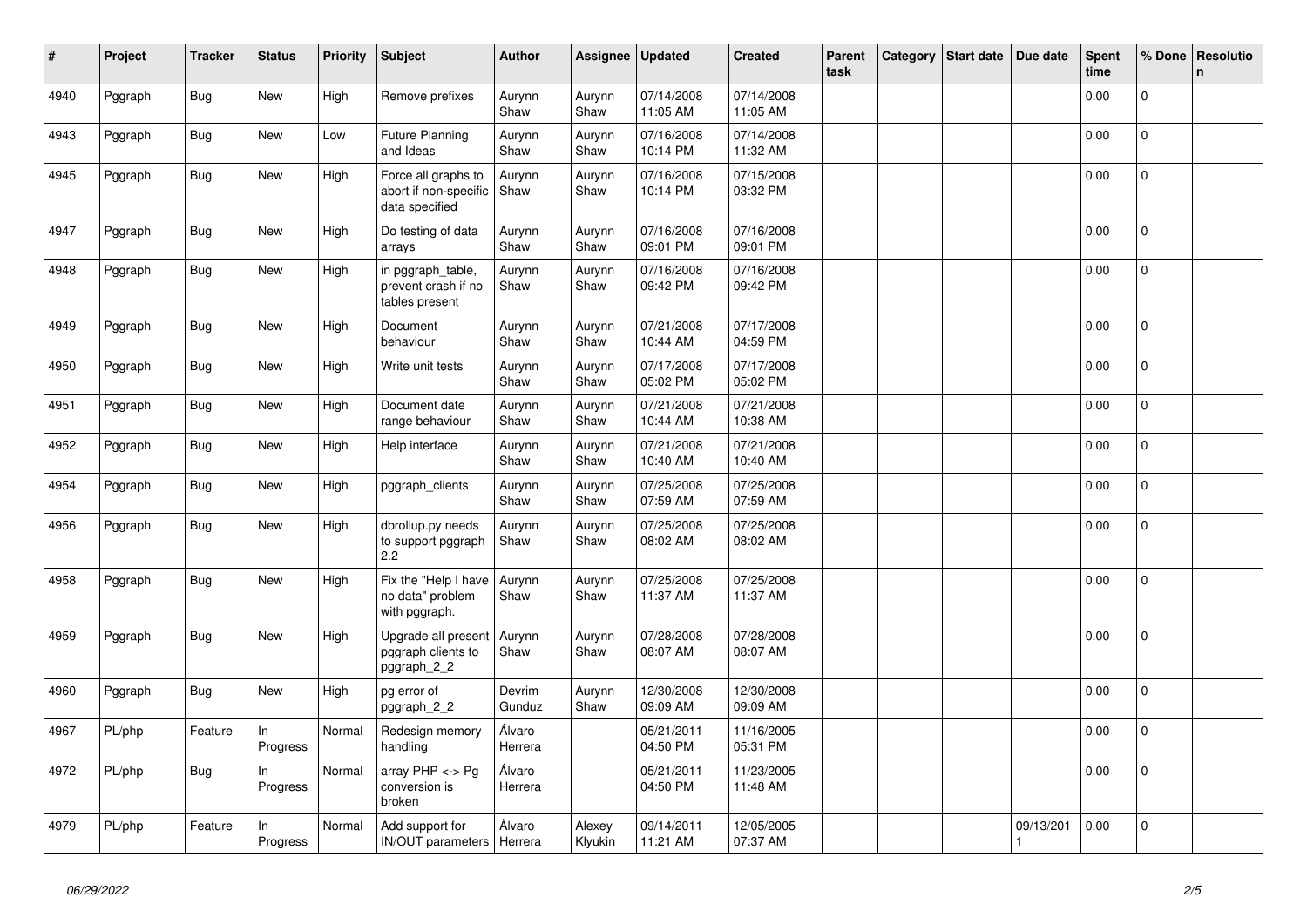| $\vert$ # | Project      | <b>Tracker</b>  | <b>Status</b>  | <b>Priority</b> | <b>Subject</b>                                                                                               | <b>Author</b>          | Assignee          | <b>Updated</b>         | <b>Created</b>         | Parent<br>task | Category | Start date                  | Due date                    | <b>Spent</b><br>time | % Done       | <b>Resolutio</b><br>n |
|-----------|--------------|-----------------|----------------|-----------------|--------------------------------------------------------------------------------------------------------------|------------------------|-------------------|------------------------|------------------------|----------------|----------|-----------------------------|-----------------------------|----------------------|--------------|-----------------------|
| 4984      | PL/php       | Feature         | ln<br>Progress | Normal          | Composite Type<br>Argument as table                                                                          | bford -                |                   | 05/21/2011<br>04:50 PM | 12/15/2005<br>03:38 AM |                |          |                             |                             | 0.00                 | $\Omega$     |                       |
| 4993      | Simpycity    | Bug             | New            | High            | Finish docs                                                                                                  | Aurynn<br>Shaw         | Aurynn<br>Shaw    | 11/25/2008<br>11:31 AM | 11/25/2008<br>11:31 AM |                |          |                             |                             | 0.00                 | $\mathbf 0$  |                       |
| 5000      | Simpycity    | <b>Bug</b>      | New            | Urgent          | <b>Automatic Rollback</b><br>Fix.                                                                            | Lacey<br>Powers        | Aurynn<br>Shaw    | 04/29/2009<br>11:22 AM | 04/29/2009<br>11:22 AM |                |          |                             |                             | 0.00                 | $\mathbf{0}$ |                       |
| 5225      | PL/php       | <b>Bug</b>      | <b>New</b>     | Normal          | Unable to build<br>PL/php on OS X<br>(PHP 5.3)                                                               | Alexey<br>Klyukin      | Alexey<br>Klyukin | 05/27/2011<br>05:05 AM | 06/29/2010<br>05:25 AM |                |          | 06/29/201<br>0              |                             | 0.00                 | $\Omega$     |                       |
| 5235      | PL/php       | Feature         | <b>New</b>     | Normal          | SPI Object and not<br>function                                                                               | Moisés P.<br>Sena      |                   | 07/29/2010<br>10:48 AM | 07/29/2010<br>10:48 AM |                |          | 07/29/201<br>0              |                             | 0.00                 | $\Omega$     |                       |
| 5236      | PL/php       | Feature         | New            | Normal          | pg_raise to PHP<br>Object                                                                                    | Moisés P.<br>Sena      |                   | 07/29/2010<br>11:08 AM | 07/29/2010<br>11:07 AM |                |          | 07/29/201<br>$\Omega$       |                             | 0.00                 | $\mathbf{0}$ |                       |
| 5255      | PL/php       | <b>Bug</b>      | New            | Normal          | support<br><b>TRUNCATE</b><br>triggers                                                                       | Álvaro<br>Herrera      |                   | 05/21/2011<br>04:29 PM | 05/21/2011<br>04:29 PM |                |          | 05/21/201                   |                             | 0.00                 | 0            |                       |
| 5256      | PL/php       | Discussio<br>n. | <b>New</b>     | Normal          | Creating a PL/php<br>distribution                                                                            | Joshua<br><b>Drake</b> |                   | 05/26/2011<br>01:44 PM | 05/21/2011<br>06:36 PM |                |          | 05/21/201                   |                             | 0.00                 | $\mathbf 0$  |                       |
| 5257      | postgres.js  | Support         | New            | Normal          | method to catch<br>error on<br>connection?                                                                   | Rick<br>Harding        |                   | 05/26/2011<br>09:15 AM | 05/26/2011<br>09:15 AM |                |          | 05/26/201                   |                             | 0.00                 | $\Omega$     |                       |
| 5258      | PL/php       | Bug             | New            | Normal          | Get rid of the<br>trusted PL/PHP                                                                             | Alexey<br>Klyukin      |                   | 05/27/2011<br>05:43 AM | 05/27/2011<br>05:43 AM |                |          | 05/27/201                   |                             | 0.00                 | 0            |                       |
| 5259      | PL/php       | Feature         | New            | Normal          | Add support for<br>anonymous DO<br>blocks.                                                                   | Alexey<br>Klyukin      |                   | 05/27/2011<br>05:52 AM | 05/27/2011<br>05:52 AM |                |          | 05/27/201                   |                             | 0.00                 | 0            |                       |
| 5260      | PL/php       | Bug             | New            | High            | The function could<br>not return varchar<br>string -- When<br>there is function<br>definition in<br>includes | anthony<br>chen        |                   | 11/04/2011<br>08:57 AM | 11/02/2011<br>11:16 PM |                |          | 11/02/201                   | 11/11/201                   | 0.00                 | 0            |                       |
| 5263      | pitrtools    | Discussio<br>n. | New            | Normal          | PITRTools ini<br>configuration files<br>are too complex                                                      | Alexey<br>Klyukin      | Alexey<br>Klyukin | 05/22/2013<br>05:41 AM | 09/17/2012<br>04:03 AM |                |          | 09/17/201<br>$\overline{c}$ | 09/30/201<br>$\overline{2}$ | 0.00                 | $\mathbf{0}$ |                       |
| 5265      | pitrtools    | Feature         | New            | Normal          | Avoid the need to<br>manually edit<br>postgresgl.conf<br>files                                               | Alexey<br>Klyukin      | Alexey<br>Klyukin | 05/22/2013<br>05:40 AM | 09/17/2012<br>04:13 AM |                |          | 09/17/201<br>$\overline{c}$ | 09/30/201<br>$\overline{2}$ | 0.00                 | $\mathbf 0$  |                       |
| 5291      | postgres fdw | Bug             | New            | Normal          | Great watches at<br>cut-prices                                                                               | Jkawasaki <sub>`</sub> |                   | 04/11/2014<br>07:30 AM | 04/11/2014<br>07:30 AM |                |          |                             |                             | 0.00                 | $\Omega$     |                       |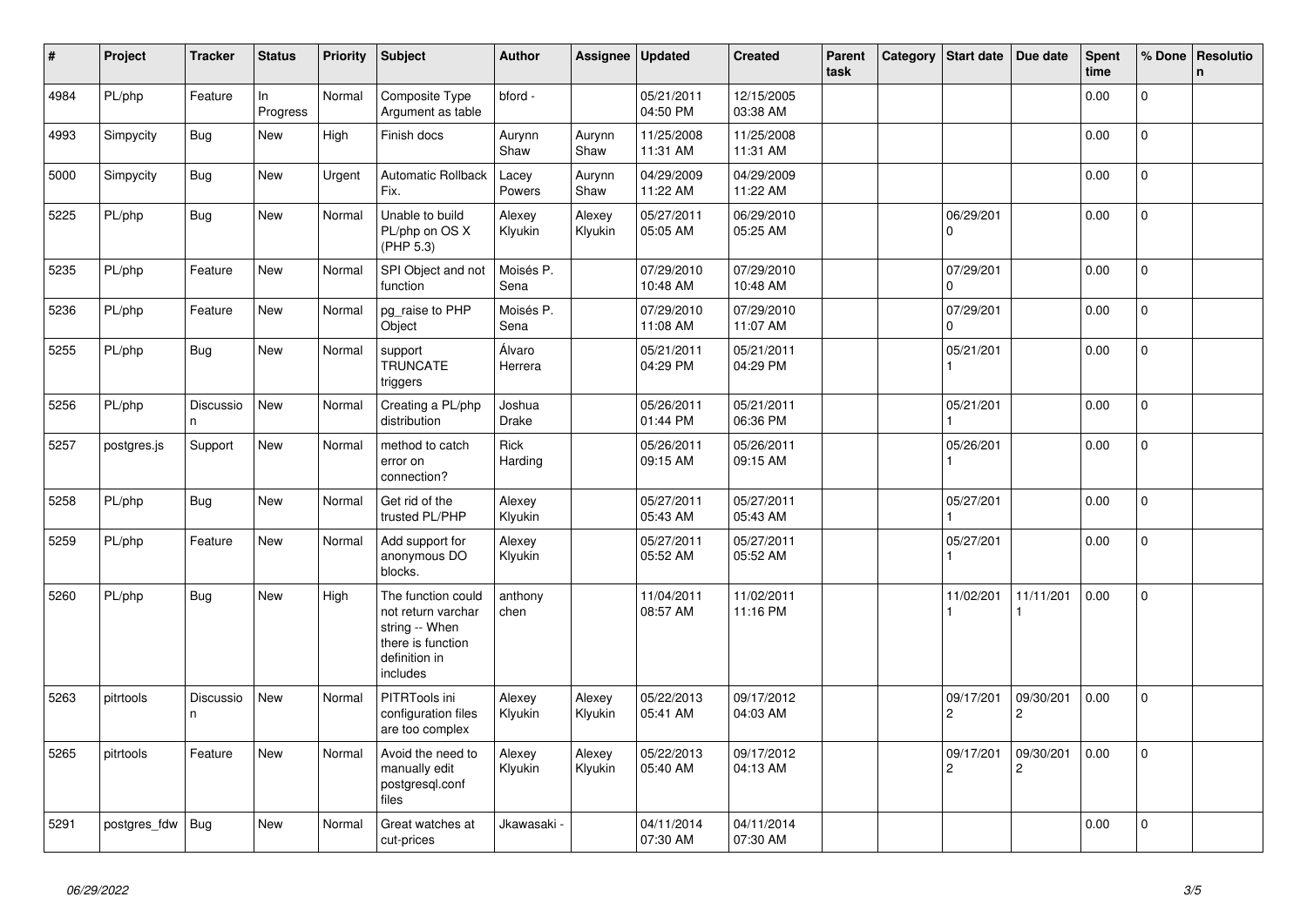| #    | Project             | <b>Tracker</b> | <b>Status</b>  | <b>Priority</b> | <b>Subject</b>                                                               | <b>Author</b>             | Assignee          | <b>Updated</b>         | <b>Created</b>         | Parent<br>task | Category Start date | Due date       | <b>Spent</b><br>time | % Done              | Resolutio<br>n |
|------|---------------------|----------------|----------------|-----------------|------------------------------------------------------------------------------|---------------------------|-------------------|------------------------|------------------------|----------------|---------------------|----------------|----------------------|---------------------|----------------|
| 5292 | postgres_fdw        | Bug            | New            | Normal          | [SPAM] Good<br>shoes good prices                                             | Ladyregina                |                   | 04/11/2014<br>02:06 PM | 04/11/2014<br>02:06 PM |                |                     |                | 0.00                 | 0                   |                |
| 5301 | postgres_fdw        | Bug            | New            | Normal          | My husband loves<br>Jacob & Co                                               | Postgres<br>fdw           |                   | 05/08/2014<br>03:17 AM | 05/08/2014<br>03:17 AM |                |                     |                | 0.00                 | 0                   |                |
| 5303 | postgres_fdw        | Bug            | New            | Normal          | [SPAM] Good<br>shoes good prices                                             | Alvherre -                |                   | 05/11/2014<br>09:24 AM | 05/11/2014<br>09:24 AM |                |                     |                | 0.00                 | 0                   |                |
| 5306 | pitrtools           | Feature        | Feedback       | Normal          | Reimplementation<br>of queue                                                 | Joshua A.<br><b>Drake</b> | Joshua<br>Drake   | 11/13/2014<br>10:12 AM | 05/13/2014<br>12:58 PM |                | 05/13/201<br>4      |                | 0.00                 | 0                   |                |
| 5312 | postgres_fdw        | <b>Bug</b>     | New            | Normal          | AutoDesk Users                                                               | Kina<br>Lawrence          |                   | 03/09/2015<br>07:36 AM | 03/09/2015<br>07:36 AM |                |                     |                | 0.00                 | $\Omega$            |                |
| 5315 | pitrtools           | Feature        | New            | Normal          | cmd_standby: Data<br>Directory vs.<br>Configuration<br>Directory?            | Michael<br>Vitale         | Michael<br>Vitale | 05/14/2015<br>03:57 PM | 05/14/2015<br>03:57 PM |                | 05/14/201<br>5      |                | 0.00                 | $\overline{0}$      |                |
| 5316 | postgres_fdw        | Bug            | <b>New</b>     | Normal          | (no subject)                                                                 | Julieta<br>Clubb          |                   | 01/18/2016<br>04:11 AM | 01/18/2016<br>04:11 AM |                |                     |                | 0.00                 | $\overline{0}$      |                |
| 5317 | postgres_fdw        | Bug            | New            | Normal          | Jonie Bittenbender                                                           | Jonie<br>Bittenbende      |                   | 01/26/2016<br>10:56 PM | 01/26/2016<br>10:56 PM |                |                     |                | 0.00                 | 0                   |                |
| 5318 | postgres_fdw        | Bug            | New            | Normal          | C-Level, VP-Level,<br>Directors and<br><b>Manager Contacts</b>               | <b>Tatum Lau</b>          |                   | 06/08/2016<br>07:52 AM | 06/08/2016<br>07:52 AM |                |                     |                | 0.00                 | $\Omega$            |                |
| 5321 | postgresql-sn<br>ap | Task           | New            | Normal          | Make postgres a<br>systemd daemon                                            | Ivan<br>Lezhnjov          |                   | 10/28/2016<br>06:34 AM | 10/28/2016<br>06:34 AM |                | 10/28/201<br>6      |                | 0.00                 | $\Omega$            |                |
| 5326 | postgres_fdw        | Bug            | New            | Normal          | <b>Ubuntu Users</b><br><b>Email List</b>                                     | Melony<br>Scheid          |                   | 11/15/2016<br>07:03 AM | 11/15/2016<br>07:03 AM |                |                     |                | 0.00                 | 0                   |                |
| 5327 | postgresql-sn<br>ap | Feature        | In<br>Progress | Normal          | New snap<br>packages to be<br>created                                        | Joshua<br>Drake           | Ivan<br>Lezhnjov  | 12/13/2016<br>08:36 AM | 12/09/2016<br>07:11 AM |                | 12/09/201<br>6      |                | 0.00                 | 40                  |                |
| 5328 | pitrtools           | Bug            | New            | High            | threaded_rsync.py:<br>--delete-excluded<br>causes all files to<br>be deleted | Eric<br>Worden            |                   | 01/17/2017<br>10:48 AM | 01/17/2017<br>10:48 AM |                | 01/17/201           |                | 0.00                 | 0                   |                |
| 5331 | postgresql-sn       | Bug            | New            | Normal          | PgBackRest                                                                   | Joshua<br>Drake           |                   | 02/10/2017<br>09:56 AM | 02/10/2017<br>09:56 AM |                |                     |                | 0.00                 | 0                   |                |
| 5339 | postgresql-sn<br>ap | Task           | New            | Normal          | Explore tracks<br>feature                                                    | Ivan<br>Lezhnjov          | Ivan<br>Lezhnjov  | 06/09/2017<br>03:47 AM | 06/09/2017<br>03:47 AM |                | 06/09/201           | 06/16/201<br>7 | 0.00                 | $\mathbf{0}$        |                |
| 5340 | postgresql-sn<br>ap | Task           | New            | Normal          | Change package<br>name                                                       | Ivan<br>Lezhnjov          | Ivan<br>Lezhnjov  | 08/02/2017<br>11:44 PM | 08/02/2017<br>11:44 PM |                | 08/02/201<br>7      | 08/04/201<br>7 | 0.00                 | $\mathsf{O}\xspace$ |                |
| 5345 | postgres_fdw Bug    |                | New            | Normal          | Follow-up                                                                    | Karen<br>Edwards          |                   | 11/28/2017<br>03:16 PM | 11/28/2017<br>03:16 PM |                |                     |                | 0.00                 | 0                   |                |